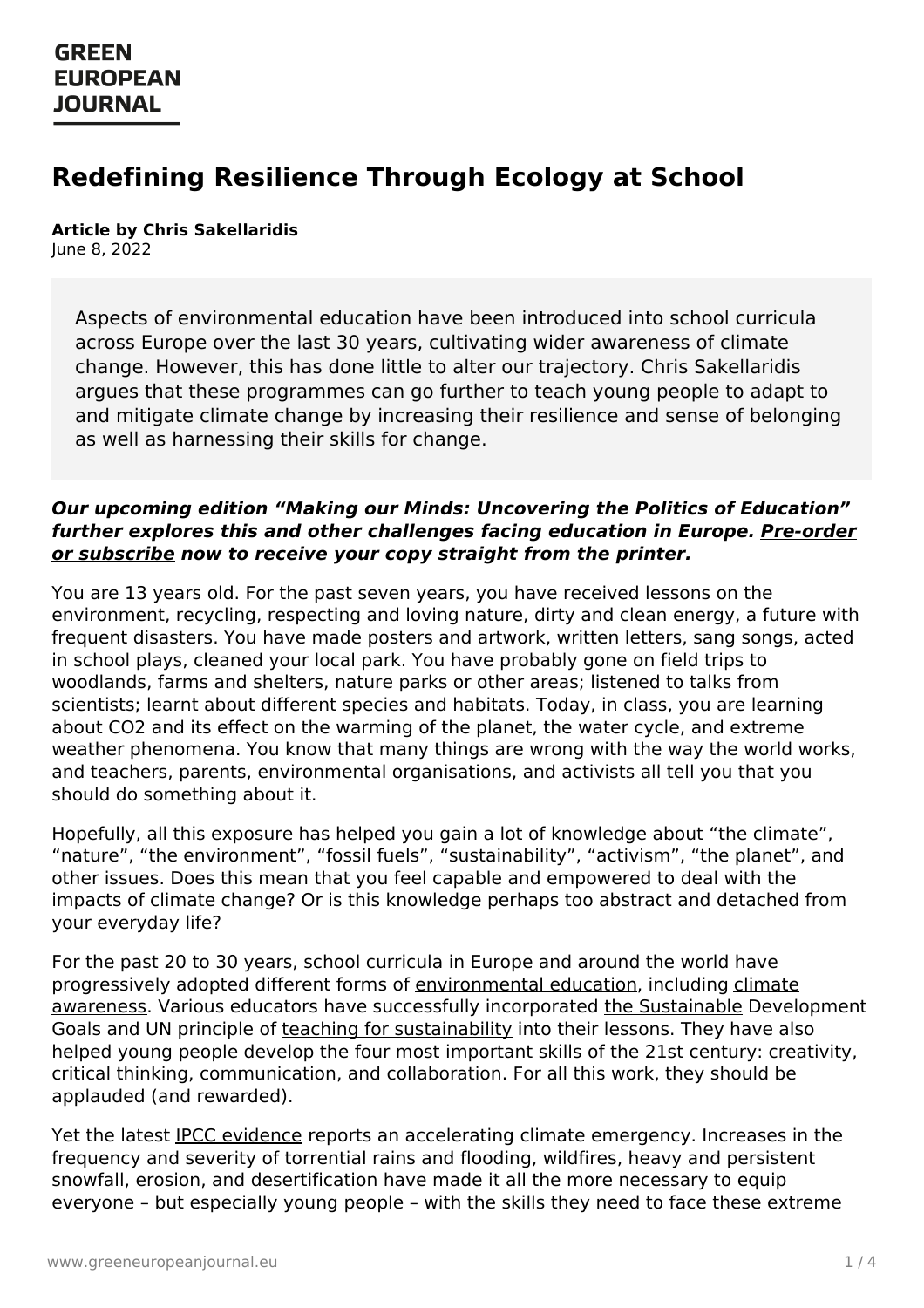#### **GREEN EUROPEAN JOURNAL**

events and incremental shifts. Added to this is the social emergency caused by harmful economic policies, extreme inequality, trade imbalances between North and South, a global pandemic, and war. Ahead of November 2021's COP26 in Glasgow, [scientists](https://www.scientistswarningeurope.org.uk/) warned that "our biggest challenges are not technical, but social, economic, political and behavioural."

These are the challenges education in climate and sustainability must focus on. Presently, the dominant approach to educating young people on the threats we face is to present them with facts, figures, and scientific arguments. But as the Covid-19 pandemic and vaccine hesitancy have demonstrated, people cannot be persuaded to act simply by means of scientific communication; lived experiences are central to behavioural change. Recent [proposals](https://ec.europa.eu/commission/presscorner/detail/en/IP_22_327) on EU education systems by the European Commission seem to be learning these lessons; they emphasise whole-school and community-based approaches to teaching on climate change, sustainability, and the environment.

> Lived experiences are central to behavioural change.

#### **Teaching resilience**

Resilience is a fundamental 21st-century skill entailing the capacity not only to withstand and endure change or hardship, but also to survive and bounce back. But while present discourses around building resilient cities, communities, and infrastructure and institutions imagine resilient [individuals](https://positivepsychology.com/teaching-resilience/) who have the skills, knowledge, and emotional capacity to cope with a difficult and rapidly changing environment, the teaching of resilience itself is noticeably absent from today's education systems.

What might it look like to teach resilience? Forest [schools](https://forestschoolassociation.org/what-is-forest-school/), outdoor [education](https://outdoored.eu/) activities, and [traditional](https://www.scout.org/europe) survivalist groups are good examples to draw from. Their pedagogy connects positive outdoor experiences with cultivating healthy social and adaptive skills. Behind this approach is the philosophy that by giving young people the opportunity to experiment, take risks, make mistakes, and socialise, they develop both skills and a sense of belonging. Such alternative models redefine success, challenging our present education systems that breed [excessive](https://projects.iq.harvard.edu/files/eap/files/c._simpson_effects_of_testing_on_well_being_5_16.pdf) [stress](https://projects.iq.harvard.edu/files/eap/files/c._simpson_effects_of_testing_on_well_being_5_16.pdf) among young people and make them more likely to disengage.

A green approach to resilience goes beyond "character building"; it teaches values and climate mitigation and adaptation. It is important to be honest with young people about our current trajectory, as well as to show them that the best way to deal with this is to work collectively and equally; to share and repair resources; to prevent pollution, destruction, and loss; and to preserve and restore natural ecosystems.

Teaching resilience from this perspective requires school curricula that are not only [practical](https://www.greeneuropeanjournal.eu) but also meaningful for everyone involved. One simple change to curricula, which would have immediate results, would be to introduce ecology as a stand-alone subject. To enable a maximum degree of localisation and school input, the scope could be kept broad yet designed to address the six processes that have the greatest impact on our climate and society: food production and distribution; water management; energy production and transmission; resource extraction; industrial production and product lifecycles; and waste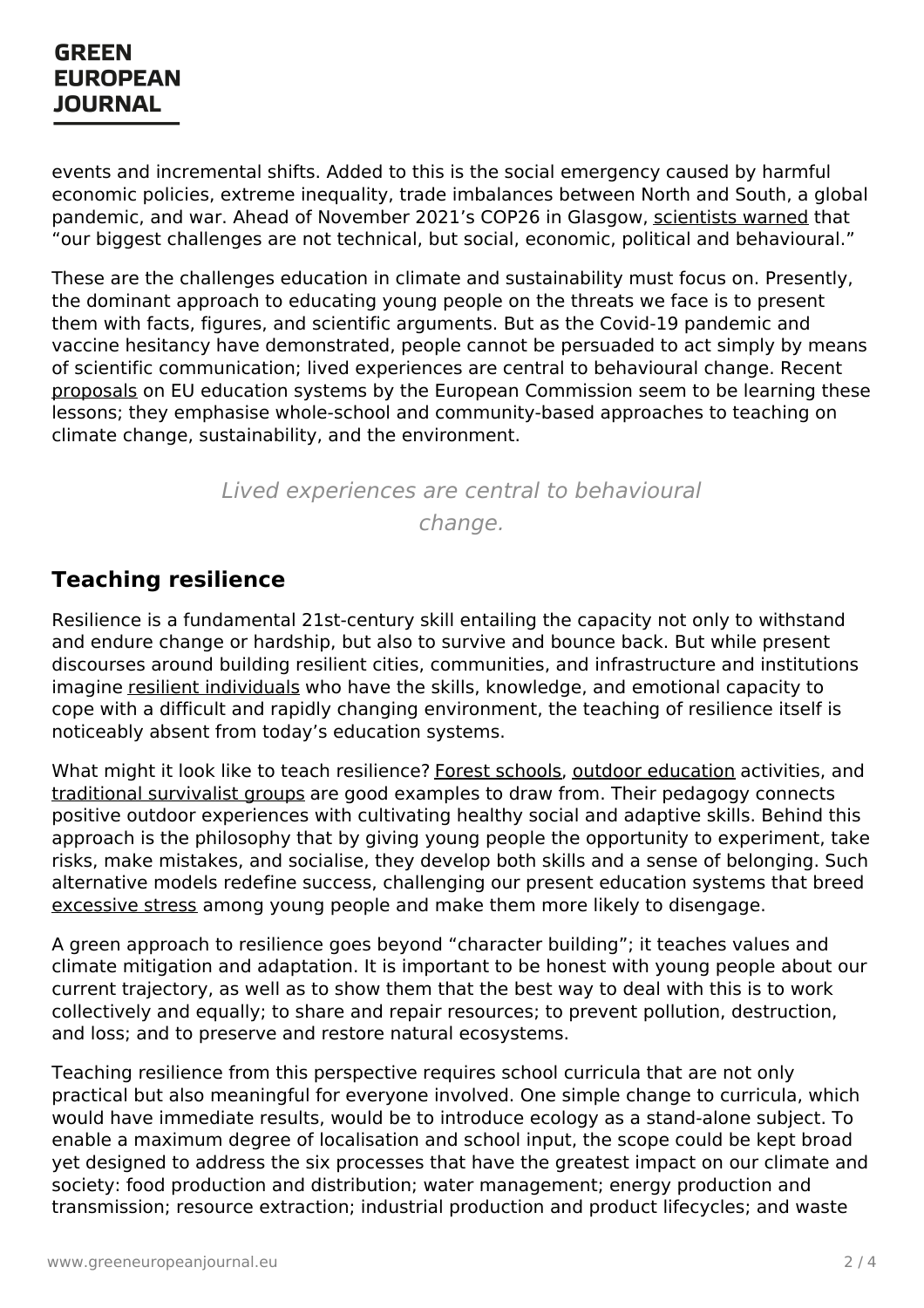management.

One hour a week in primary school and two hours in secondary, along with educational visits, talks and other activities, would ground students' understanding of the climate emergency in these very real and tangible aspects of human life and how they might change. Additionally, skills such as food-growing, repairing, reusing, reducing energy and water use, and finding innovative ways to bring down our daily resource consumption could be woven into the broader curriculum at school. Teaching these processes would introduce an ecological systems-thinking approach to today's challenges. Although not test-based, ecology should nonetheless be formatively assessed, with students' skills and knowledge reviewed and reflected upon.

> It is important to be honest with young people about our current trajectory.

## **Facing facts and spotting false hopes**

In Greece, the pressing need for a more ecologically minded education system to develop the skills and resilience needed for the future is clearer than ever in the context of extreme weather events, wildfires, and environmental degradation. For years, environmental education initiatives, organised by devoted teachers and parents, have been [successful](https://gr.boell.org/el/2021/08/01/periballontiki-ekpaideysi-stin-ellada-stayrodromi-gia-mia-polypothiti-allagi-stasis) despite extreme challenges. However, [participation](http://iep.edu.gr/el/nea-programmata-spoudon-arxiki-selida) remains voluntary. Recent education reforms by the Greek government have promised to remedy past failures but also to introduce a "greener" agenda in schools. Whether these will go beyond mere window dressing remains to be seen.

Fully embedding ecology within our education systems and incorporating deeper and more systemic approaches within climate and sustainability education would help cement the initiatives of the last 30 years. Crucially, such a move would also allow schools to invest more time and resources in this crucial task. With the right support and training, primary and secondary school teachers would be given the opportunity to connect different subjects and create even more engaging learning environments.

Talking to children and young people about the climate emergency and the real threats it poses should not be confused with doom-mongering. The climate debate often generates a false binary of hope versus despair. While it is certainly important to avoid creating the paralysis that comes with helplessness, false hope is an even worse road to take, leading to passivity and apathy. Facing the facts head on is important if we are going to mitigate some of the worst outcomes of a warming planet.

Helping children and young people develop their adaptability, fortitude, and thrift will [empower](https://www.greeneuropeanjournal.eu) them to approach changing circumstances with confidence, and to take appropriate action, both individually and collectively. Providing young people with a deep understanding of the ecological impacts of the systems that meet our basic human needs will also foster within them a solid sense of belonging in the world. Highlighting our very real inter-connectedness with the life systems that support us, as well as with each other, would be a starting point for renouncing hyper-consumerism, exploitation, and excessive